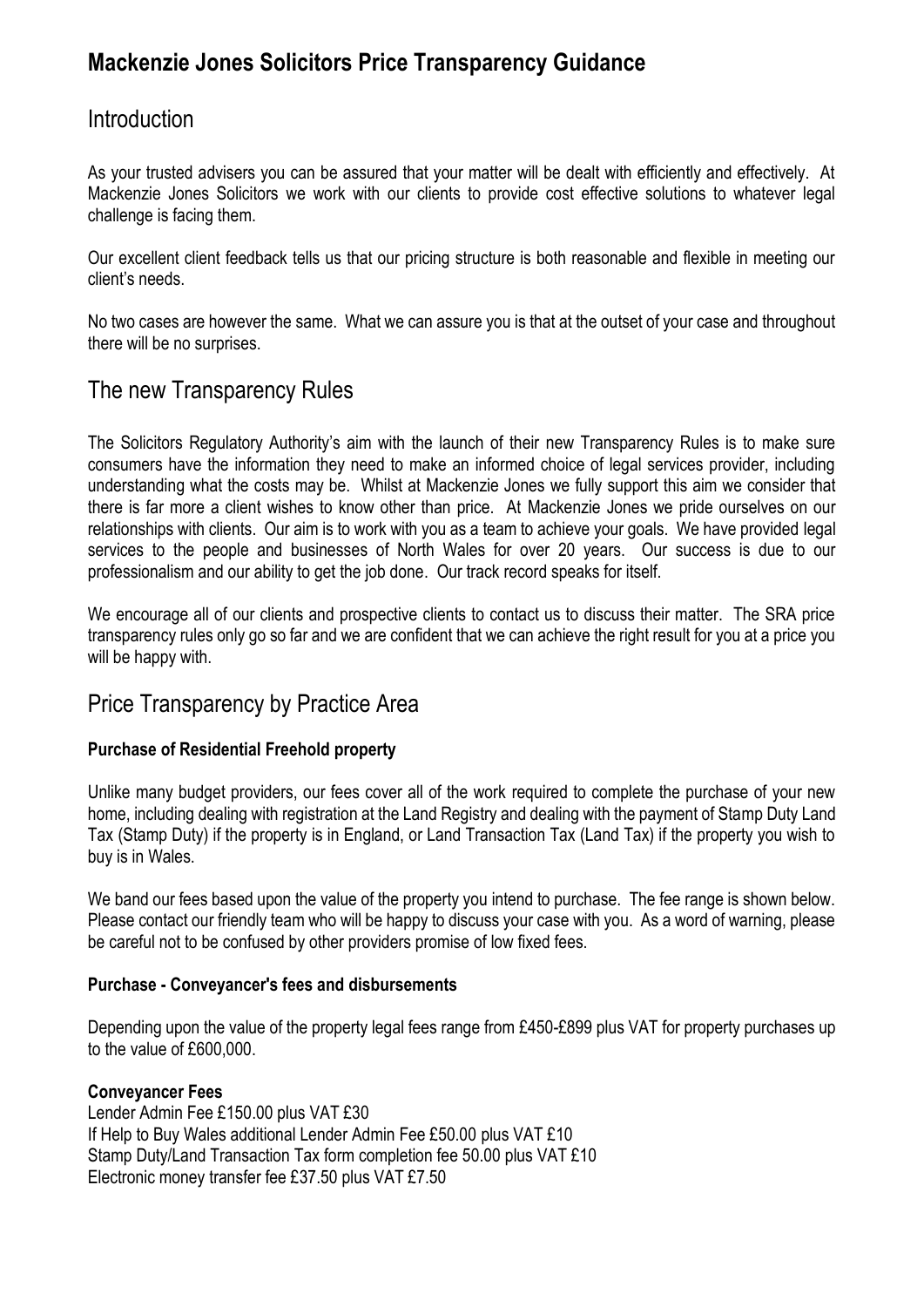### **Disbursements**

Search fees approx. £130 to £250

HM Land Registry fees range from £20 to £540 depending upon property value LMS Panel Fee £10.00 this is payable if your chosen mortgage company is part of the LMS panel Lawyer Checker search if applicable £12.00 in the event of unknown Solicitor involvement. We use Law Society Search – free

Disbursements are costs related to your matter that are payable to third parties, such as Land Registry fees. We handle the payment of the disbursements on your behalf to ensure a smoother process.

#### Stamp Duty or Land Tax (on purchase)

This depends on the purchase price of your property. You can calculate the amount you will need to pay by using HMRC's website or if the property is located in Wales by using the Welsh Revenue Authority's website <https://beta.gov.wales/welsh-revenue-authority>

Should the above fees /disbursements be any different you will be advised accordingly.

#### **How long will my house purchase take?**

How long it will take from your offer being accepted until you can move in to your house will depend on a number of factors. The average process takes between 6 to 12 weeks.

It can be quicker or slower, depending on the parties in the chain. If there is no chain and you are not purchasing with a mortgage the process can be quicker. If you are purchasing a new build property with a mortgage in principle, it could take 6-9 months depending upon the build process which is beyond our control. However, if you are buying a leasehold property that requires an extension of the lease, this can take significantly longer. In such a situation additional charges would apply.

#### **Stages of the process**

The precise stages involved in the purchase of a residential property vary according to the circumstances. However, below are some key stages included:-

Take your instructions and give you initial advice Check finances are in place to fund purchase and contact lender's solicitors if needed Receive and advise on contract documents Carry out searches Obtain further planning documentation if required Make any necessary enquiries of seller's solicitor Give you advice on all documents and information received Go through conditions of mortgage offer with you Send final contract to you for signature Agree completion date (date from which you own the property) Arrange for all monies needed to be received from lender and you Exchange contracts and notify you that this has happened Complete purchase Deal with payment of Stamp Duty/Land Tax Deal with application for registration at Land Registry

Our fee assumes that:

This is a standard transaction and that no unforeseen matters arise including for example (but not limited to) a defect in title which requires remedying prior to completion, the transaction is concluded in a timely manner and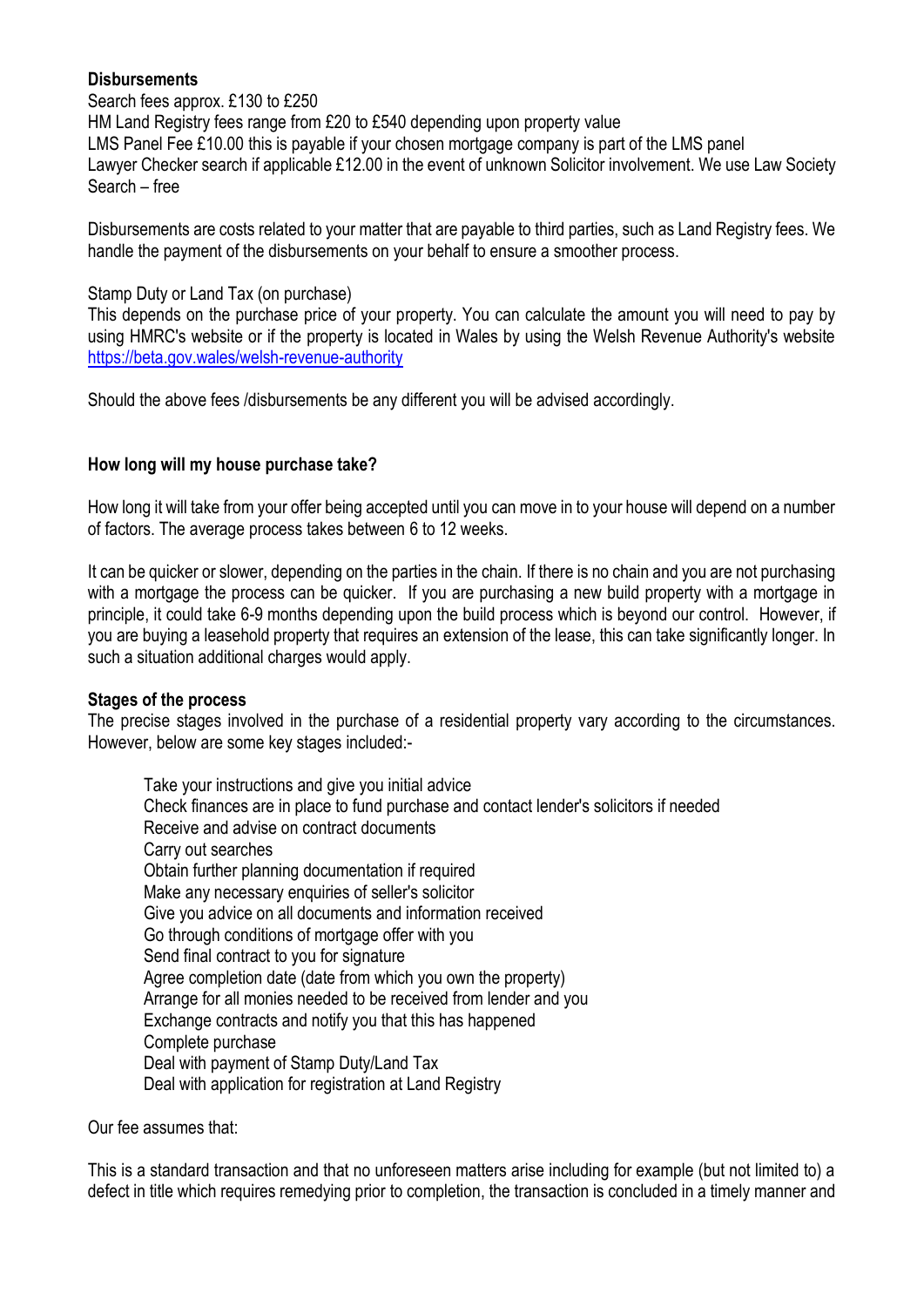no unforeseen complications arise. That all parties to the transaction are co-operative and there is no unreasonable delay from third parties providing documentation. That no indemnity policies are required. Additional disbursements may apply if indemnity policies are required.

In the event that the property is **leasehold** then separate charges will apply.

# **Purchase of a leasehold residential property**

## **Conveyancer's fees and disbursements**

These are as outlined above for a residential purchase with an additional cost of £150 to £300 plus VAT depending upon the value of the property for purchases up to the value of £600,000.

### **Disbursements leasehold residential property**

Disbursements are costs related to your matter that are payable to third parties, such as search fees. We handle the payment of the disbursements on your behalf to ensure a smoother process. There are certain disbursements which will be set out in the individual lease relating to the Property. The disbursements which we anticipate will apply are set out as above and also separately listed below. This list is not exhaustive and other disbursements may apply depending on the term of the lease. We will update you on the specific fees upon receipt and review of the lease from the seller's solicitors.

#### **Additional leasehold Anticipated Disbursements**\*

Notice of Transfer fee – This fee if chargeable is set out in the lease. Often the fee is between £50 to £150. Notice of Charge fee (if the property is to be mortgaged) – This fee is set out in the lease. Often the fee is between £50 and £150.

Deed of Covenant fee – This fee is provided by the management company for the property and can be difficult to estimate. Often it is between £150 and £350.

Management company fees

Certificate of Compliance fee - To be confirmed upon receipt of the lease, as can range between £150 to £350. \*These fees vary from property to property and can on occasion be significantly more than the ranges given above. We can give you an accurate figure once we have sight of your specific documents.

You should also be aware that ground rent and service charges are likely to apply throughout your ownership of the property. We will confirm the ground rent and the anticipated service charge as soon as we receive this information.

### **Sale residential property - Conveyancer's fees and disbursements**

Depending upon the value of the property legal fees range from £449 to £899 plus VAT for property sales up to the value of £600,000.

#### **Conveyancer's fees** as outlined above.

### **Disbursements**

Office Copies £7-£30

Additionally, if the property is **leasehold** you may need to pay for a management pack from the Management Company or freeholders, the cost of which varies.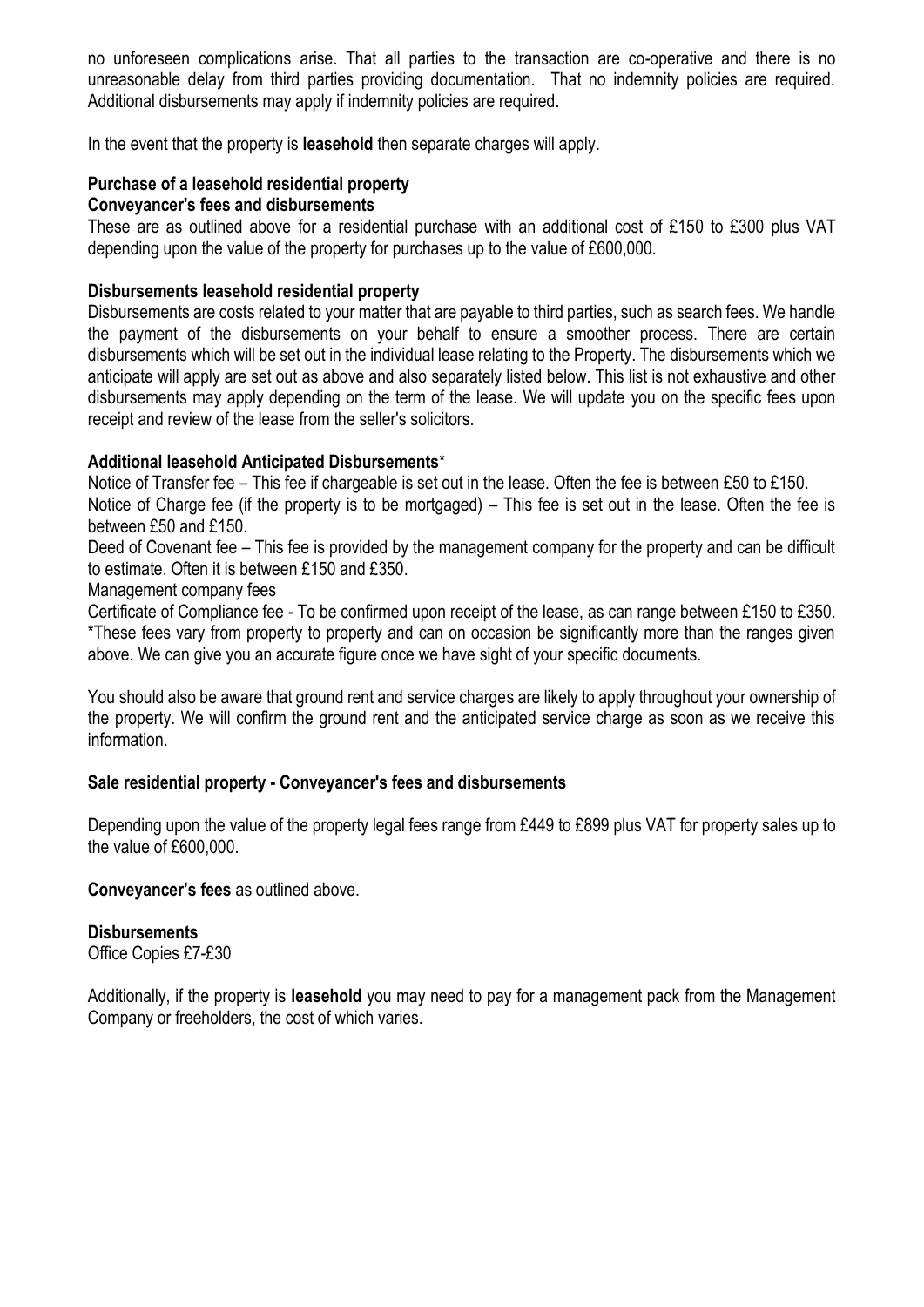### **Probate**

# **Obtaining a Grant of Probate or Letters of Administration Only**

If you want to carry out the majority of the administration of the estate, this might be the option for you. We call this our 'Grant only option'.

As part of this service we will:

meet with you to take your instructions including identifying the legally appointed executors or persons entitled to take out the probate based information you give us;

complete the Probate application paperwork and meet with you again to sign the documents

make the application to the Probate Registry; and

obtain the Probate and send this to you (or arrange for you to collect it)

This process takes on average 2 to 3 months. This work will be carried out by or under the supervision of an experienced solicitor.

Our costs for this service will depend on the circumstances. In respect of a simple grant only application our fee would be £500 plus VAT (£600). This simple grant only would be on the following conditions:

- i. You provide identification documents for you and any other executor or administrator.
- ii. You let us have an original death certificate
- iii. We hold the original Will or you provide the original Will and there are no issues relating to its validity, condition or appointments as to executor.
- iv. You provide a schedule of assets and liabilities which sets out the values as at the date of death and how they are owned. This must be supplied at the first meeting or shortly afterwards
- v. You provide details of all gifts made 7 years proceeding death, including the date and the person who received the gift. This should be provided in a schedule at the first meeting or shortly afterwards.
- vi. The gross value of the estate including gifts made in the proceeding 7 years do not exceed £325,000
- vii. The value of lifetime gifts do not exceed £150,000
- viii. There are no assets held in Trust or ceasing to be held in Trust within 7 years proceeding death.
- ix. The deceased was domiciled in Wales or England
- x. There are no foreign aspects.
- xi. There are no disputes.

In more complex cases, where all of the above apply except (vi) and no inheritance tax is payable but additional inheritance tax accounts are required (such as to claim the transferable nil rate band or residence nil rate band then our charges increase from £500 plus VAT to £750 plus VAT (£900) depending on the work required.

In cases which do not meet the requirements in (i)-(xi) and in particular where it is necessary to complete Inheritance Tax Account IHT400 and arrange to the pay the inheritance tax due from a single account, our charges would be between £1,500-£2,500 plus VAT (£1,800 - £3,000).

The expenses that we would incur on your behalf regardless of the type of application, are a Probate Registry Fee of £273 and £1.50 per copy of the grant of probate. You might incur valuation costs in obtaining information required to complete the tax account such as property or share valuations. If you request us to carry out additional work, we will agree additional charges with you. These are normally calculated based on the time spent working on your instructions at the hourly rate of the person(s) acting on your behalf. We would provide you with an estimate before undertaking such work.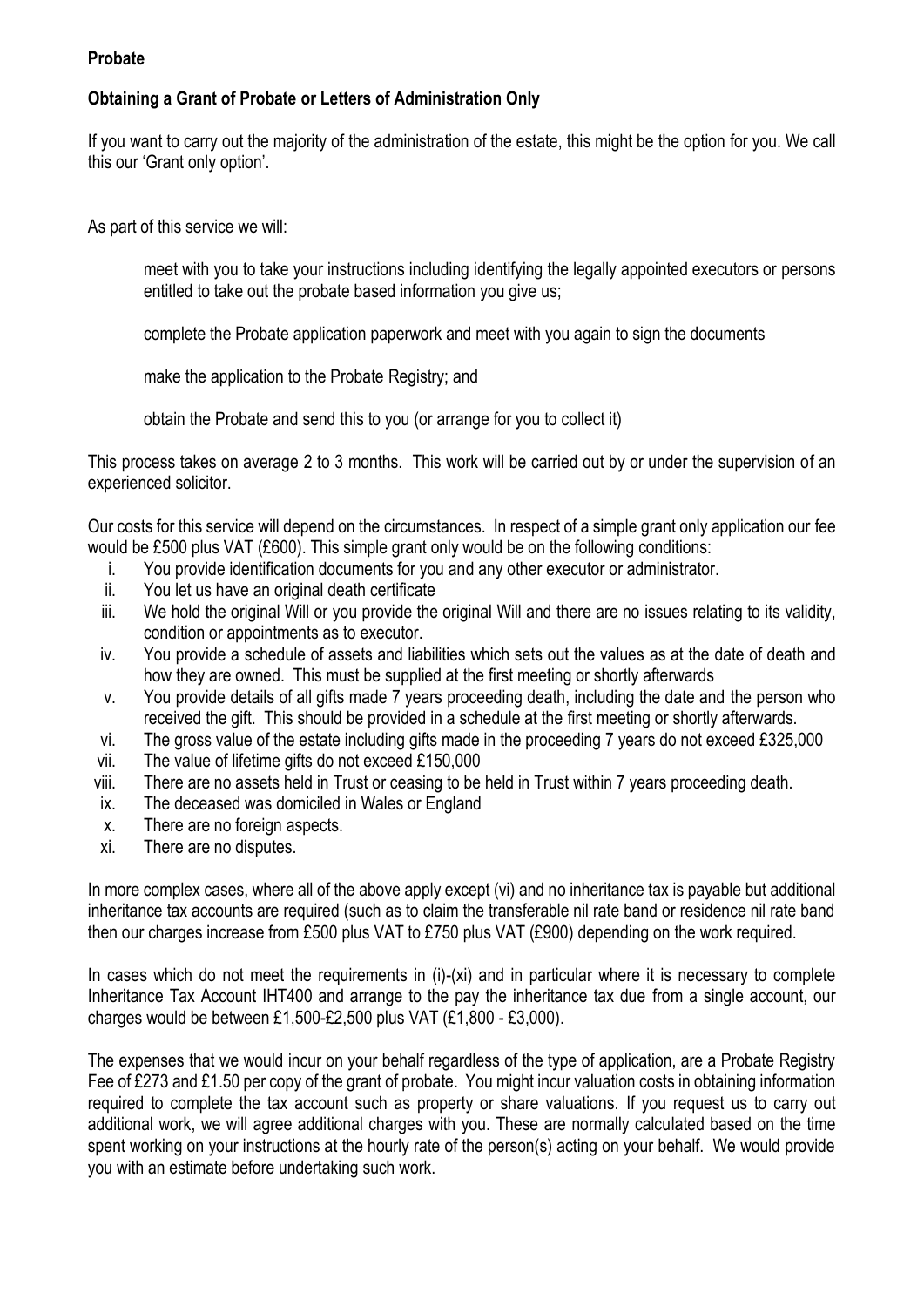## **Administration of an Estate**

If you would like a more comprehensive service where we assist in all aspects of the estate administration, we would agree a fee on an individual basis once the extent and the nature of the assets of the estate have been identified and you have confirmed instructions of the level of work you wish us to carry out on your behalf.

Because of the vast difference in estates and the amount of involvement you want to have, the fees vary greatly. We therefore offer a **free** first appointment to discuss your requirements.

A low complexity case will cost between £2,500 to £6,000 plus VAT (£3,000 to £7,200).

A medium complexity case will cost between £6,000 to £15,000 plus VAT (£7,200 to £18,000).

A high complexity case will cost between £15,000 to £100,000+ plus VAT (£18,000 to £120,000).

Factors that could make the matter more complex include:

The overall value of the estate; The number and type of assets; The number and ages of the beneficiaries; The complexity and validity of the will; If the deceased died intestate (without a Will); Trust creation and administration; Missing beneficiaries; Disputes involving the executors and beneficiaries; Tax planning advice; Disabled beneficiaries; Claims by beneficiaries and non-beneficiaries for provision/ further provision under the terms of the will.

As part of our fee we will:

meet with you to take your instructions including identify the legally appointed executors or persons entitled to take out the probate based on your family information (in some case we will instruct a genealogist to assist in this process); and.

consider papers supplied by you in relation to the actual or potential assets and liabilities of the estate; contact institutions with whom an asset or liability may be held or owed and obtain their confirmation and details of papers required to be completed to encash or transfer;

prepare the Probate application paperwork and any inheritance Tax accounts required by HMRC. Claim any inheritance Tax allowances available and calculate the amount of Inheritance Tax due. Meet with you to complete the paperwork and provide an update regarding the administration of the estate;

arrange the payment of inheritance tax due from estate assets; obtain the probate;

collect all of the estate assets and settle liabilities;

distribute pecuniary and specific legacies;

apply for HMRC clearance certificate (if required);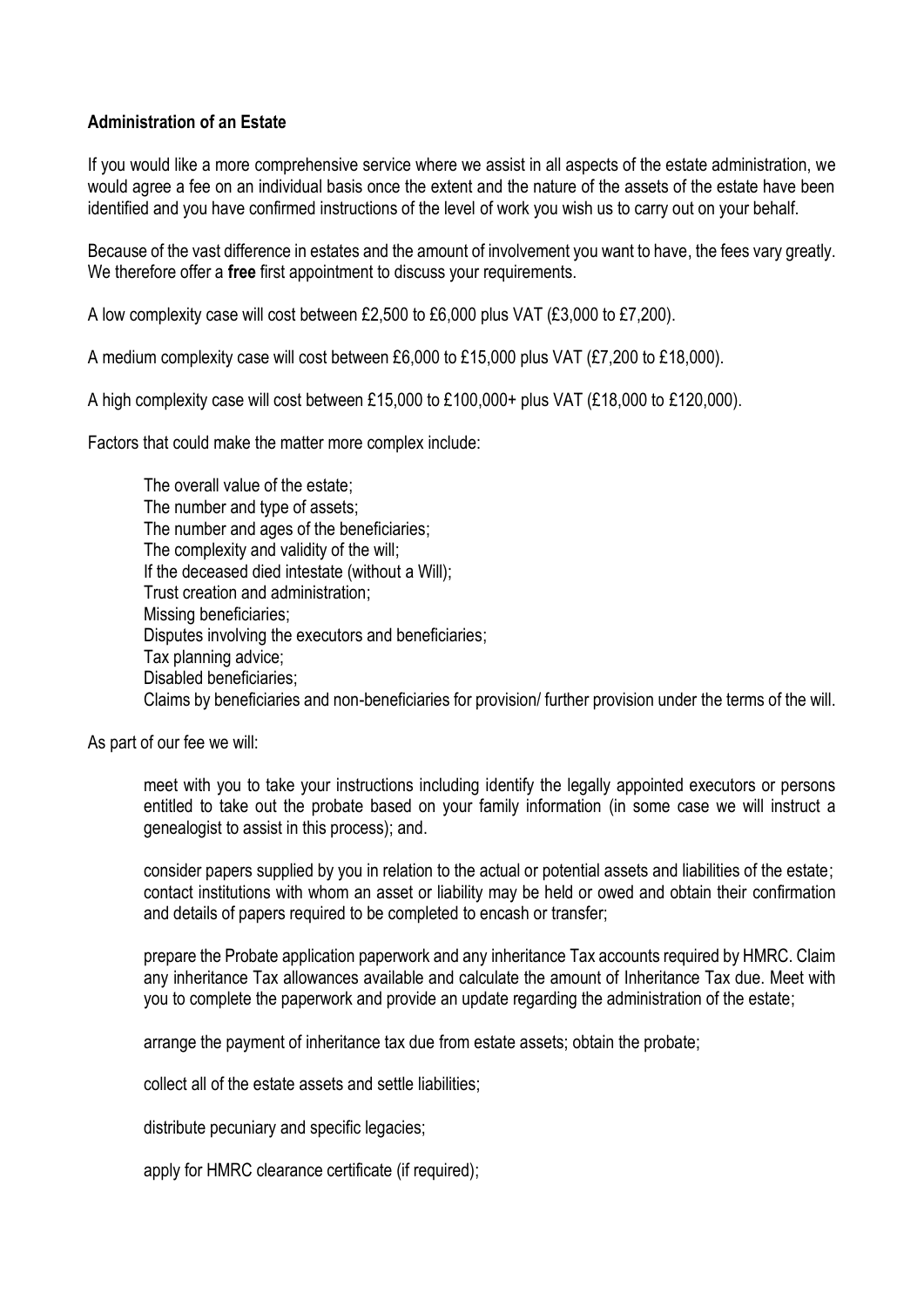prepare Estate Accounts for executors / administrators and supply copies or obtain residuary beneficiary approval; and

distribute residuary estate.

On average dealing with the administration of an estate can take between 9-12 months dependent upon the circumstances for example, if property needs to be sold it can take longer. This work will be carried out by or under the supervision of an experienced solicitor.

In addition to our fees there are the following expenses which are incurred in estates:

Probate Registry fees of £273 to obtain the Grant plus £1.50 for each sealed copy of the Grant you require.

Inheritance Tax which in general terms is charged at the rate of 40% upon the net estate for Inheritance Tax purposes after deduction of available tax allowances.

If a member of the firm is appointed as an executor then we would incur the following additional expenses:

Certainty register search – £120 plus VAT approximately. Landmark lost assets search – £200 approximately. Statutory advertisements for creditors – £200 approximately.

These expenses are optional if a member of the firm is not an executor, but it may be in your best interests if you are an executor to incur these expenses to show that you have properly administered the estate.

Sometimes additional expenses may be incurred such as fees to sell assets such as property, personal possessions or shares. There may also be income tax, capital gains tax and accountant expenses. If there are international aspect their may be currency and banking charges.